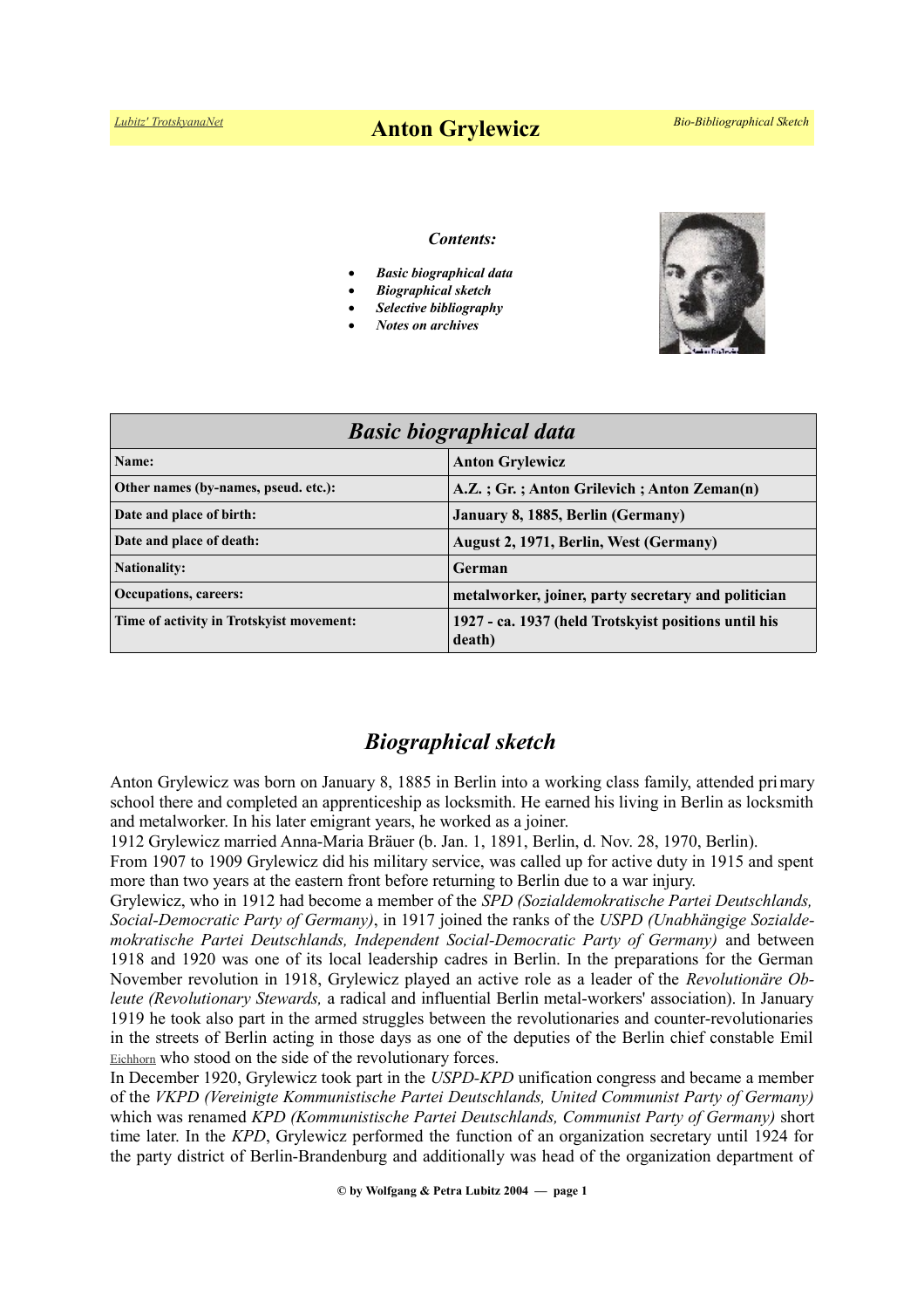#### the *ZK (Zentralkomitee, Central Committee)* of the *KPD* in 1924.

In 1923 Grylewicz became involved in Moscow in the preparations of what was called the "German October". After in 1924 he was detained for trial for several months, he was accused and at first sen tenced in 1925 in the context of the so-called Maslow trial in front of the *Reichsgericht (Empire Court)*, however, granted amnesty at the end.

Besides his activities as a party worker, Anton Grylewicz hold parliamentary mandates and offices for several years: from 1920 to 1924 he was municipal deputy in Berlin-Neukölln and from 1921 to 1924 honorary municipal councillor. From May 4 until October 20, 1924 he was member of the *Reichstag (Diet of the Realm)* for the *KPD* (elected in the constituency Potsdam III), and from December 1924 to 1928 he was a member of the *Preußische Landtag (Prussian Diet)*.

Inside the KPD, which in the 1920s was trembled by strong factional and power struggles, Grylewicz who had moved up into the *ZK*, joined the left faction headed by Ruth [Fischer](https://en.wikipedia.org/wiki/Ruth_Fischer) and Arkadij [Maslow](https://en.wikipedia.org/wiki/Arkadi_Maslow) who were deprived of power in 1925. As a representative of the party's left wing, Grylewicz soon was excluded from the *ZK* and in 1926 joined the ranks of the *Linke Opposition der KPD (Left Opposition of the KPD).* After he acted as a delegate at the 11<sup>th</sup> party convention speaking for the *Left Opposition –* together with Wolfgang [Bartels](https://de.wikipedia.org/wiki/Wolfgang_Bartels_(KPD)) and Paul [Schlecht](https://de.wikipedia.org/wiki/Paul_Schlecht) *–* he was promptly excluded from the *KPD* on April 1, 1927. Nevertheless he hold his seat in the *Prussian Diet* until the end of the legislature and became the spokesman of the small group of left oppositionists there.

In 1928, Grylewicz was a co-founder of the *Leninbund (Lenin League)*, which integrated many adherents of the Russian Joint Opposition (Zinovievists and Trotskyists) meanwhile purged from the *KPD*. Within the *Leninbund*, Grylewicz belonged as *Reichsorganisationsleiter (head of the organization department)* to one of the top figures.

But also the *Leninbund* soon was shaken by fierce factional controversies between the majority, led by Hugo [Urbahns](https://de.wikipedia.org/wiki/Hugo_Urbahns) (an adherent of Zinoviev), and a minority tendency advocating the positions held by Trotsky. Grylewicz became a spokesman of the Trotskyist minority which in early 1930 was excluded from the *Leninbund*. In March 1930 the minority tendency under his leadership joined forces with the *Weddinge[r](#page-1-0)*<sup>1</sup>  *Opposition* and with other pro-Trotsky left oppositionists to form the *Vereinigte Linke Opposition der KPD (VLO, United Left Opposition of the KPD)*, the first 'pure' Trotskyist' organization in Germany.

Right from the start, Grylewicz belonged to the *Reichsleitung* (national leadership) and thus to the central figures of the new organization. His influence even grew after a faction led by Kurt [Landau](https://de.wikipedia.org/wiki/Kurt_Landau_(Politiker)) left the *VLO* in mid-1931. The *VLO* renamed to *LO (Linke Opposition der KPD – Bolschewiki-Leninisten, Left Opposition of the KPD – Bolshevik-Leninists)* and was affiliated to Trotsky's *International Left Opposition (ILO).* Landau's group, however, used the same denomination but stood outside the international Trotskyist mainstream. Whereas the Landau *LO* continued to issue *Der Kommunist –* formerly the paper of the *VLO –* the Grylewicz *LO* launched a new organ, *Permanente Revolution*, edited and published by Grylewicz himself.

Additionally, Grylewicz' pre-eminence in those days focused on publishing quite a lot of Trotsky's writings in German language (particularly those pamphlets dealing with his severe warnings against the dangers of fascism) as well as on the appearance of Trotsky's Russian-language mouthpiece *[Biulleten' oppozitsii.](https://www.trotskyana.net/Leon_Trotsky/Biulleten__Oppozitsii/biulleten__oppozitsii.html)* Thus Grylewicz gained great reputation for widely propagating and circulating Trotsky's ideas and analyses. In parentheses it should be mentioned that due to the Great Depression Grylewicz became jobless and had to live on very poor unemployment benefits.

After the seizure of power by the Nazis in 1933, Grylewicz' home and private library were destroyed by *SA (Sturmabteilungen, storm troopers)* mob, while Grylewicz himself was escaping the custody or even worse concentration camp by flight to Czechoslovakia. In 1933 he lived in Reichenberg, since 1934 in Prague. His wife, being under arrest in Germany until May 1933, could immigrate to Czecho-

<span id="page-1-0"></span><sup>1)</sup> Wedding = a local district (borough) of Berlin in the 1920s and early 1930s was a stronghold of the *KPD* (e.g. in the November 1932 *Reichstag* elections, the *KPD* got 47.1% of the vote in this borough) as well as of the left oppositional tendencies expelled from the *KPD* since 1926*.* Another left oppositional group which had its stronghold in the Palatinate was closely associated with the *Wedding Opposition*.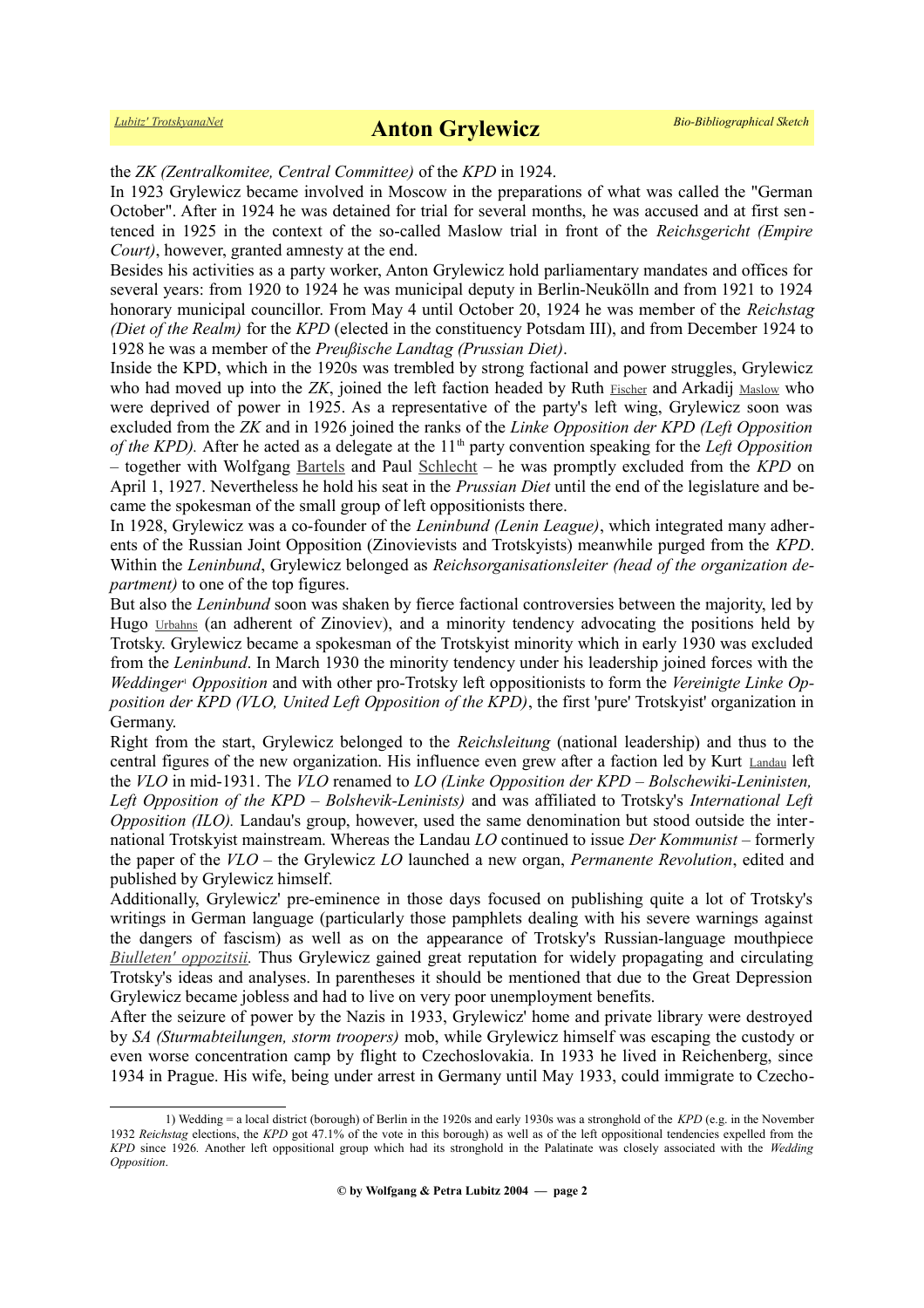slovakia only in July 1933.

Grylewicz did neither join the *Auslandskomitee (Foreign Committee)* of the *IKD (Internationale Kom-*munistenDeutschlands, International Communists of Germany)<sup>2</sup> – as did most of the exiled former leaders of the German Trotskyist organization – nor did he hold any leading positions, nor did he became a member of any other emigrants' organization. In 1937 he obviously ceased any political activities; the last documents to be found in the *Trotsky Archives* at Houghton Library (Cambridge, Mass.) and in the *Hoover Institution Archives* (Stanford, Cal.[\)](#page-2-1)<sup>3</sup> wearing his name were dated Summer 1937.

In 1937, too, Grylewicz became a victim of a devilish plot engineered by Soviet secret service men, obviously with the objective to perform a 'Moscow trial' in Prague; detained for trial by the Czech authorities from July to November and charged of espionage, he finally was acquitted.

At the end of 1937, Grylewicz withdrew to France where he lived for a longer period without residence permit before he was detained at the outbreak of World War II. At the end of 1941 he succeeded to leave Vichy-France with a visa to Cuba, where he lived until 1955 earning his living with joinery works.

The years of illegality, the repeated flight and the more than two years lasting internment left deep traces on Grylewicz, particularly his health was badly attacked. Though he had stopped all significant political activities for the last 35 years of his life, Grylewicz remained, expressing after own, a lifelong convinced Trotskyist. In 1955 he followed his wife back to Berlin (West), was repatriated<sup>[4](#page-2-2)</sup> and entered the *SPD (Sozialdemokratische Partei Deutschlands, Social-Democratic Party of Germany)*. Isolated, seriously ill and disregarded, he died well advanced in years on August 2, 1971 in Berlin, a few months after the decease of his wife and lifelong companion.

## *Selective bibliography* [5](#page-2-3)

#### *Selective Bibliography: Journals (co-)edited or published by Grylewicz*

Biulleten' Oppozitsii (Bol'sheviki-Lenintsev) <TSB 0102>

Internationales Bulletin der Kommunistischen Links-Opposition (Paris; later: Berlin) <TSB 0758>

Der Kommunist : Zeitschrift der Vereinigten Linken Opposition der K.P.D. (Berlin) <TSB 0846>

Permanente Revolution : Zeitschrift der Linken Opposition der KPD (Bolschewiki-Leninisten) (Berlin) <TSB 1192>

<span id="page-2-0"></span><sup>2)</sup> After Leon Trotsky had abandoned - in view of the unparalleled defeat of the KPD and of the entire German workers' move ment in January 1933 - the hitherto orientation toward a reform of the Comintern and instead of this had begun to propagate the construction of new communist parties and of a new, Fourth, International in 1933, the *LO (Linke Opposition der KPD (Bolschewiki-Leninisten)* was renamed *IKD (Internationale Kommunisten Deutschlands, Deutsche Sektion der Internationalen Kommunistischen Liga , International Communists of Germany, Section of the International Communist League*, the name adopted by the former *International Left Opposition*. In 1933 the IKD still had several hundred militants in fascist Germany, organized in small local grouplets and cells and acting as underground resistance groups while some dozen more or less prominent German Trotskyists had to flee Germany in early 1933 in order to escape from fascist persecution. Thus there were *IKD* emigrant groups in Paris, Prague, Reichenberg, Copenhagen, Antwerp, Stockholm, Oslo, and Zurich; the leading body of *IKD* was called *Auslandskomitee (Foreign Committee)* which had its headquarters in Paris until 1939 and which main functions were the liaison work between the IKD and the international bodies of the Trotskyist movement, the co-ordination of the illegal work of the underground *IKD* groups in Germany and the production and circulation of newsletters and bulletins.

<span id="page-2-1"></span><sup>3)</sup> See also the paragraph '*Sidelines*' below.

<span id="page-2-3"></span><span id="page-2-2"></span><sup>4)</sup> In August 1939 Grylewicz and his wife had been expatriated by Nazi-German authorities.

<sup>5)</sup> TSB item numbers (e.g. <TSB 0716>) refer to Lubitz' *Trotskyist Serials Bibliography*, München [etc.] : Saur, 1993, which is out of print but <u>available as PDF file</u> within the framework of *TrotskyanaNet*. In TSB you can find detailed descriptions concerning the respective Trotskyist journals, newsletters, bulletins and the like.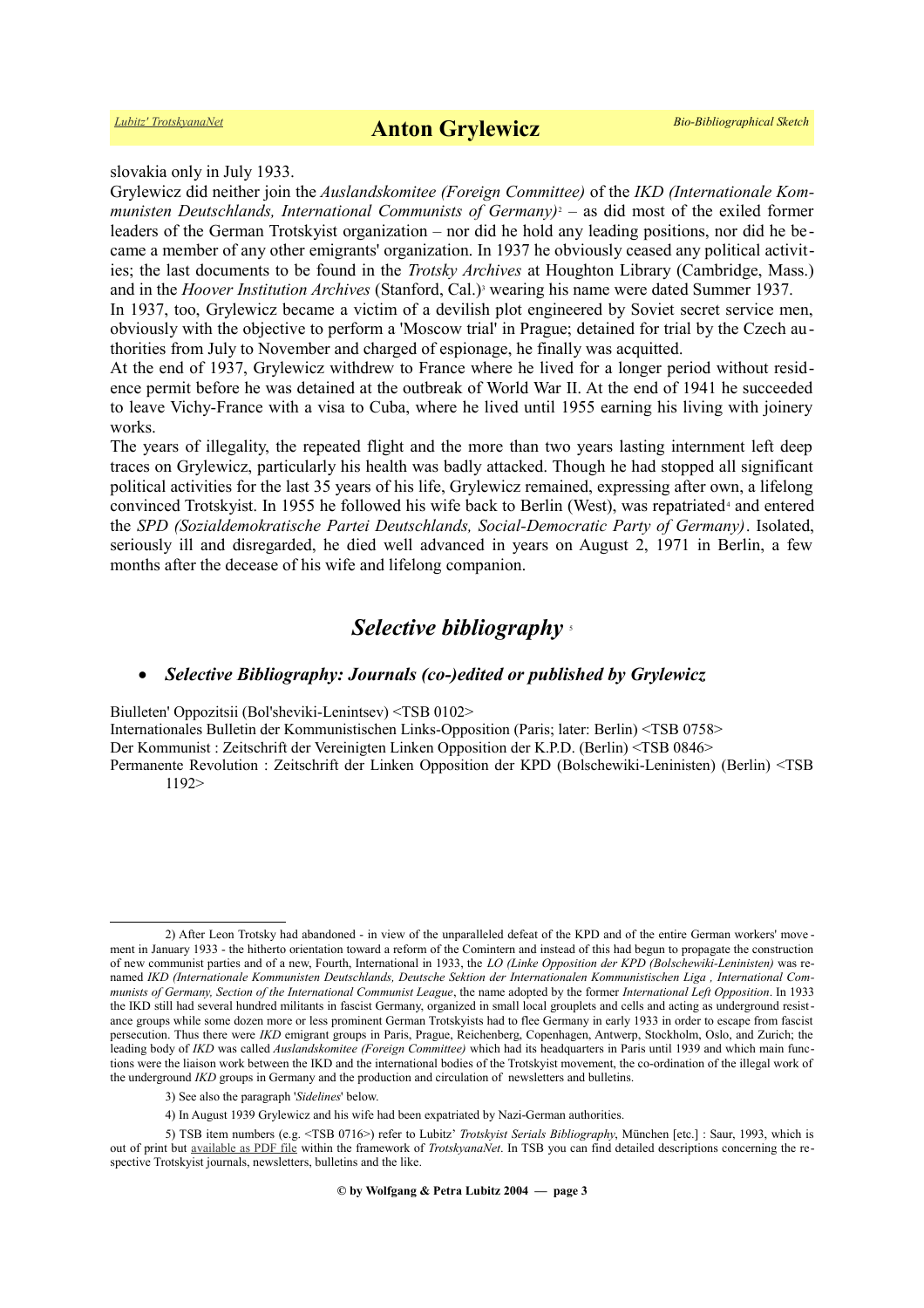### *Selective Bibliography: Books of Leon Trotsky published by Grylewicz' publishing house*

**Note:** Anton Grylewicz ran a small **publishing house** at Berlin; thus his name can be found in the imprint of several German language books, pamphlets and brochures by **Leon Trotsky** issued in the late 1920s and early 1930s on behalf of the *Left Opposition*. Typically, those publications on the title page gave the information "Herausgeber: Linke Opposition der KPD" while at the end of the brochures there was mention of "Verleger u. verantwortlich: A. Grylewicz. Berlin-Neukölln, Brusendorferstraße 23. Energiadruck, Berlin SW 61, Gitschiner Str. 91". The total printrun of those minor writings of Trotsky published by Grylewicz (some of Trotsky's major works such as *[Mein Leben](https://www.trotskyana.net/Leon_Trotsky/Autobiography/autobiography.html)* or *Geschichte der russischen Revolution,* however, were issued by other - bourgeois - publishing houses) was at least 75.000 copies. The weekly paper *Permanente Revolution* had a print-run of some 5,000 copies as at Summer 1932.

Here's a listing, in alphabetical order, of **Trotsky's writings published by A. Grylewicz** during the final years of the Weimar Republic. It should be mentioned, too, that Trotsky's Russian language mouthpiece, the famous *[Biulleten' oppozitsii](https://www.trotskyana.net/Leon_Trotsky/Biulleten__Oppozitsii/biulleten__oppozitsii.html)*, from no. 20 (Apr. 1931) to no. 32 (Dec. 1932) also was published by Grylewicz before the editorial board had to move to Paris when the fascists gained power in Germany in January 1933.

The author statement "Leo Trotzki" has of course been omitted from the following listing; with regard to the page numbering, the factual number of pages is given.

- Der einzige Weg.- 1932 63 pp.
- Gegen den Nationalkommunismus : Lehren des "roten" Volksentscheids. Über Arbeiterkontrolle der Produktion : Brief an Genossen. - 1931. - 36 pp.
	- —. 2. Aufl. 1932. 24 pp.
	- —. 3. Aufl. 1932. 24 pp.
- Probleme der Entwicklung der USSR : (Plattformentwurf der Internationalen Linksopposition zur russischen Frage). - 1931. - 31 pp.
- Soll der Faschismus wirklich siegen? : Deutschland der Schlüssel zur internationalen Lage. 1931. 15 pp.
- Soll der Faschismus wirklich siegen? Wie wird der Nationalsozialismus geschlagen? 2. Aufl. 1932. 24 pp. —. 3. Aufl. - 1932. - 24 pp.
- Sowjetwirtschaft in Gefahr : vor dem zweiten Fünfjahresplan. Die Stalinisten ergreifen Maßnahmen zum Ausschluß Sinowjews, Kamenews u.a. - 1932. - 40 pp.
- Die spanische Revolution und die ihr drohenden Gefahren. 1931. 33 pp.
- Die Verteidigung der Sowjetrepublik und die Opposition : die Ultralinken und der Marxismus. 1929. 40 pp.
- Was nun? : Schicksalsfragen des deutschen Proletariats. 1932. 116 pp.
- Wie wird der Nationalsozialismus geschlagen? : Arbeiter-Einheitsfront gegen den Faschismus. 1932. 16 pp. —. [Another ed.] - 1932. - 16 pp.

### *Selective Bibliography: Books, collections, journals, bulletins to which Grylewicz contributed*

Biulleten' Oppozitsii (Bol'shevikov-Lenintsev) (Various places) <TSB 0102>

Bulletin de la Ligue des Communistes-Internationalistes (Bolcheviks-Léninistes) (Amsterdam) <TSB 0178> Bulletin international de l'Opposition Communiste de Gauche = Internationales Bulletin der Kommunistischen Links-Opposition (Paris) <TSB 0234>

Cahiers Léon Trotsky (Various places) [ISSN 0181-0790] <TSB 0277>

International Bulletin of the Communist Left Opposition (New York, NY) <TSB 0678>

Internationales Bulletin der Kommunistischen Links-Opposition (Paris; later: Berlin) <TSB 0758>

Permanente Revolution : Zeitschrift der Linken Opposition der KPD (Bolschewiki-Leninisten) (Berlin) <TSB 1192>

De Rode October (Amsterdam) <TSB 1407>

### *Selective Bibliography: Books and articles about Grylewicz*

[Anon.]: [Anton Grylewicz.](https://en.wikipedia.org/wiki/Anton_Grylewicz) [Biographical sketch, Wikipedia article]

[Anon.]: [Biographical sketch], in: *Handbuch für den Preußischen Landtag / hrsg. vom Büro des Preußischen Landtags*, 2. Wahlperiode, Berlin, 1925, p. 262.

**© by Wolfgang & Petra Lubitz 2004 — page 4**